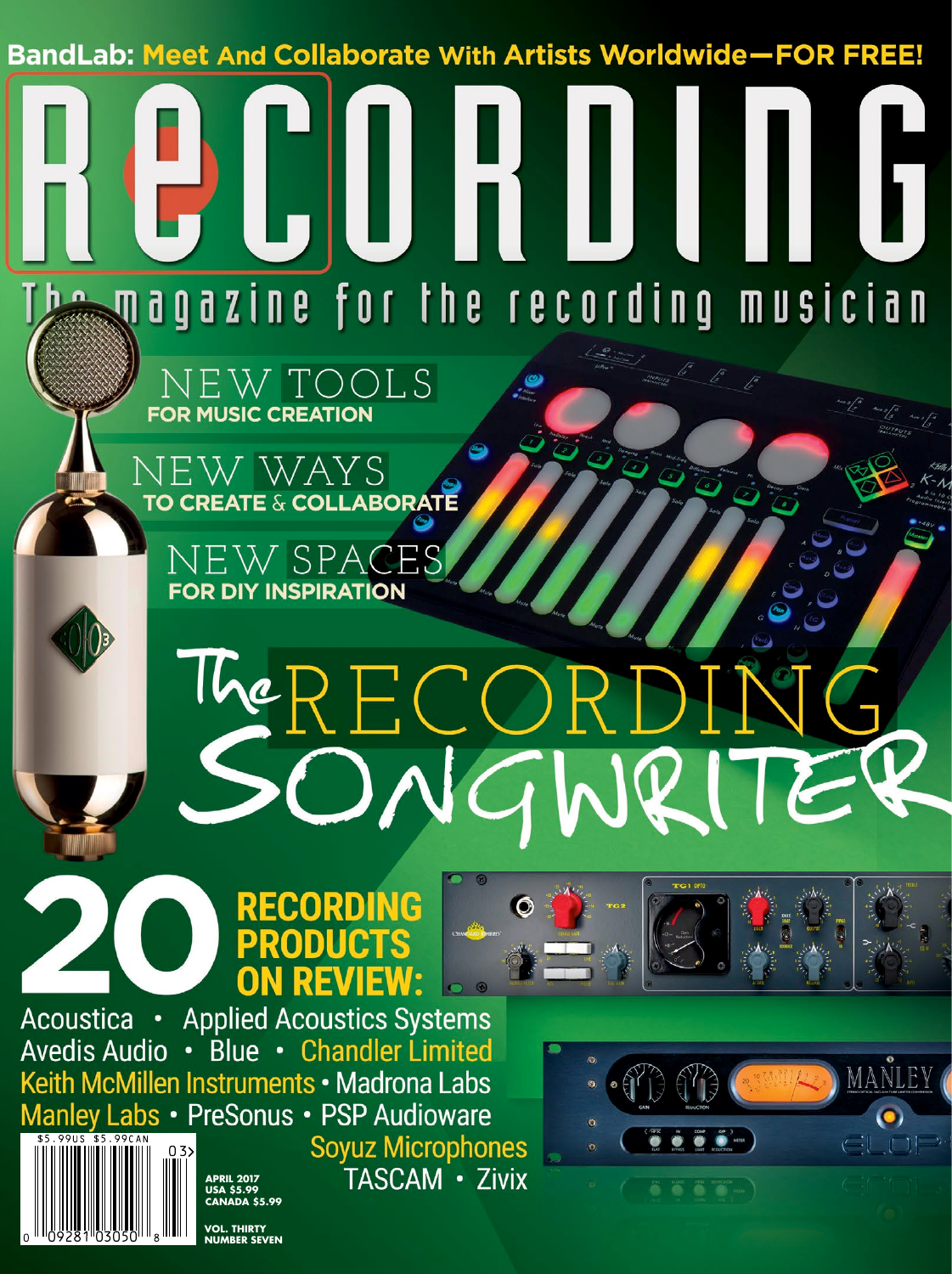# REVIEW



# Avedis Audio Electronics E27 500 Series Equalizer and PSP Audioware PSP E27 and PSP E27 SE

*Classic hardware, powerful software, and the inspirations behind them both*

#### REVIEWS BY PAUL VNUK JR.

**Avedis Audio Electronics is**<br> **A** based in California and<br>
Kifedjian. Avedis is a well-respected based in California and run by namesake Avedis gear designer who worked as lead tech for Brent Averill and learned from audio expert Geoff Tanner. Before and after start-

ing his own company, Avedis was responsible for many of the design innovations at Brent Averill Electronics, most significantly his custom-designed Avedis 1122 op amp.

Today we're reviewing the Avedis E27 EQ module, as well as a plug-in version made with Avedis' assistance by Poland's PSP Audioware.

### The E27

The E27 is a 3-band equalizer with 9 frequency choices per band. It was first released in 2005 as an update of the earlier E15, which had 5 choices per band. Despite its popularity, it went on hiatus around 2010, but now it's back.

The E27 is a 500 Series format equalizer laid out similarly to a classic API 550A with three dual-concentric controls for frequency selection down the front. That is where any similarities end.

The inner volume knobs are continuously-variable pots with a representation of the signature Avedis triangle logo in beautiful red aluminum. The outer knurled silver aluminum stepped switches (by Grayhill) are Neve-like and classy, with a hearty click when selecting the frequencies. These are laid out on a sea of black with red and white lettering, rounded out by a series of three gray buttons, one for power and two to switch the high and low bands from peaking to shelving EQ.

Each band offers ±16 dB of boost and cut with a self-adjusting proportional Q of about 0.85−1.1 on the bell frequencies. The high band offers a choice of 6k8, 8k2, 10k, 12k, 14k, 17k5, 20k, 24k and 28k. It's more common now, but back in 2005 the 28k band was seen as unique and quite the conversation piece. Prior to this, only NTI (now Mäag) offered anything similar in their Air Band®.

The mid section offers choices of 680, 800, 1k2, 1k8, 2k5, 3k, 3k8, 4k8, 5k6, and the low band is 33, 63, 82, 120, 200, 300, 370, 430 and 550 Hz. None of the three EQ bands overlap; this is intentional and explained by Avedis on his website.

In the interview below, Avedis takes us through the details of what is inside the E27. For now, know that it is an all-discrete design built with high-end components, coupled with Jensen transformers on the input and output. It has extremely high headroom and a wide bandwidth—from 3 Hz up to 75 kHz, according to Avedis. It can handle a 600Ω input load and works well with both balanced and unbalanced signals; you could use it on a guitar amp's send/return with zero issues.

#### Sound and use

The E27 is clear and clean with a touch of silkiness on the top end, especially the extreme top. It's not an overly colored piece, but it does have a sound. Just running signal through it gives you the dimensional lift of the transformers. It's also very forgiving; 1–2 dB of boost or cut can nicely shape your sound, but you will also be surprised at how sweet the low and high bands are when pushed farther.

There is no reason to highlight certain applications—it works great on all of them. However, I will note how brilliant it is on stereo sources and bus work. For me, this is one of very few 500 Series EQs that I have ever truly liked and trusted on my master bus; it's an awesome final polish EQ and adds a beautiful silky air. Another element unique to the E27 is that when you boost a frequency, the peak is clear as a bell (pun intended) while the area around it, there's subtle harmonic distortion, as explained in the interview.

#### Conclusion

The E27 is simply great; in some ways, you could say it has already achieved "modern classic" status. It's equal parts functional, dimensional, and smooth. The 28k band is magical for opening up the sound in a way that's not obvious or shrill.

The hardware streets for \$1295 which is on the high end of 500 Series EQs, but it is built impeccably and no other 500 series EQ sounds like this—not that I've found, anyway!

PRICE: *\$1295* MORE FROM: *Avedis Audio, www.avedisaudio.com*

## The PSP E27

The PSP E27 is a 1:1 model of the Avedis hardware. This is one of only a very few spot-on models of existing hardware in the PSP Audioware line. PSP Audioware is better known for creating

**Excerpted from the February edition of Recording Magazine 2017 ©2017 Music Maker Publications, Inc. Reprinted with permission. 5408 Idylwild Trail, Boulder, CO 80301 Tel: (303) 516-9118 Fax: (303) 516-9119 For Subscription Information, call: 1-954-653-3927 or www.recordingmag.com**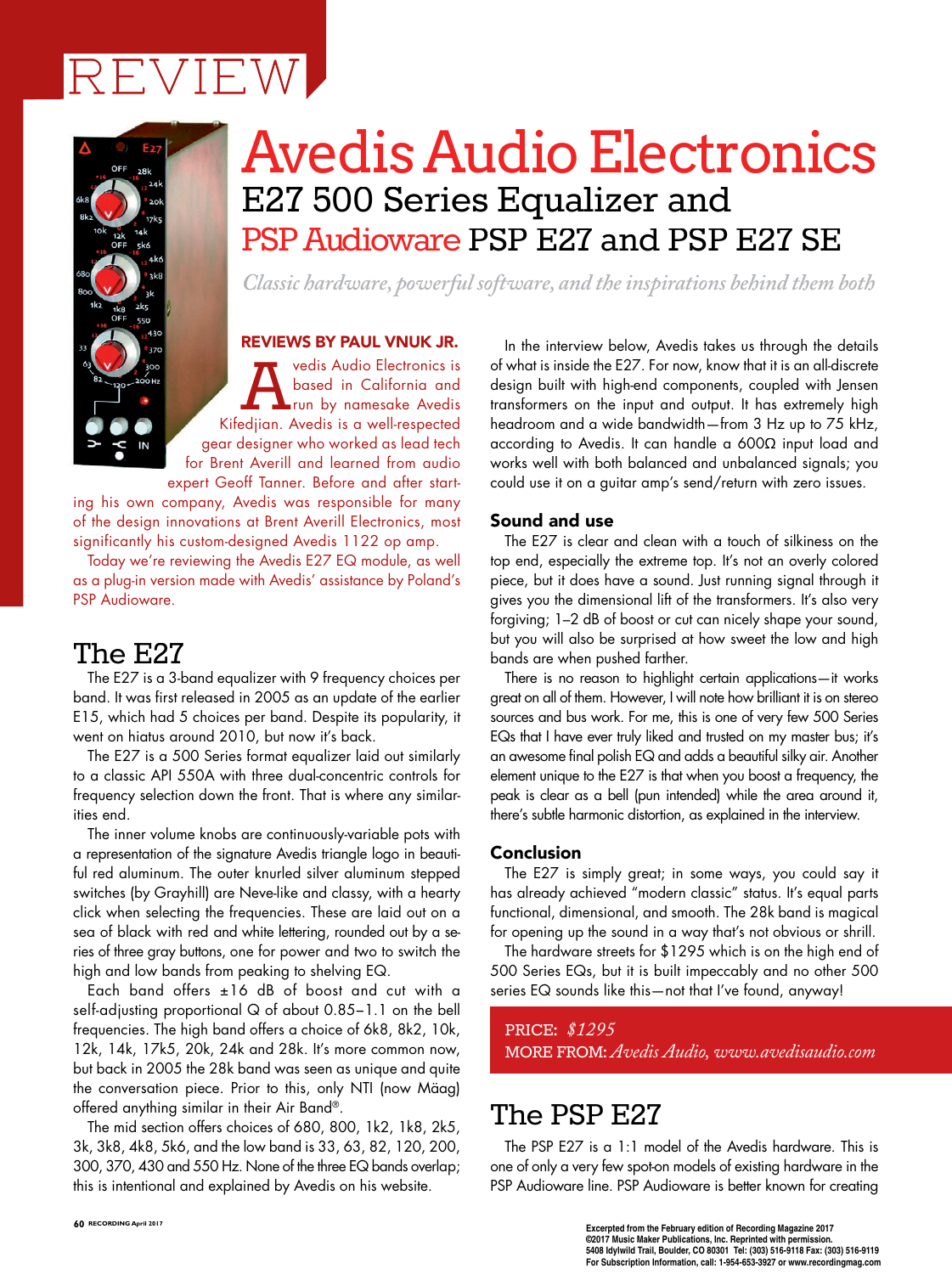meticulous circuit design models, many found in well-known vintage gear, and then recombining them into something unique and new that only exists in the DAW realm... and that many of us wish could exist in hardware.

True to form, PSP Audioware's PSP E27 starts with a modeled version of the hardware E27, but then expands on it in three significant ways.

#### New tricks

When the plug-in launches, it brings up a GUI of a 2-channel E27. On a mono track, channel two is visible but dormant. When used on a stereo channel, you can link both channels or use them to affect each side of the mix separately, thanks to a Link control on the right of the plug-in window. Below that is a control labeled x2. When activated, this pulls up a *second* E27 on each channel. This is equivalent to running two hardware E27 units in series; not only can you access more bands at once, you can now overlap some if you wish.

The second trick up the plug-in's sleeve is the ability to switch from stereo to Mid/Side. In both modes, there is a full featured monitoring section to solo the middle, side, or each stereo channel on its own.

The last option is labeled PA11. This opens up a third module at the left of the EQ, a preamp of sorts. There's no such thing as an Avedis PA11; as you will read in the interviews, this is PSP's own design.

It starts with  $a \pm 16$  Drive control. This is not

an input, it's a very subtle harmonic saturation control. Next is a variable highpass filter from 20 to 800 Hz, followed by a +16/-16 Output control for attenuating the overall level of the whole plug-in.

Last up are four buttons. The one labeled 28k is taken from the Avedis MA5 preamp and adds a +6 dB shelving rise at 28 kHz (this was actually added to the MA5, inspired by the E27 hardware). Button two is for polarity, and the last two are marked by symbols. They are TrafoX, which bypasses the input and output transformers and their harmonics, and AmpX, which gets rid of the filter distortion (described in the interview) at the sides of the EQ peak. Each EQ section and the PA11 can be engaged individually or bypassed.

#### PSP E27 SE

Also in the package is PSP E27 SE. This is not a light version that lessens sound quality for the sake of processing power. It's simply

intended to be easier to set up quickly, by removing some options. PSP E27 SE only gives you one fixed E27 module (with PA11) that can be mono or stereo, but is not splittable or usable in Mid/Side.

#### Computer speak

PSP E27 is available for most DAWs on Mac and PC in all the common formats of AU, RTAS, VST, VST3 and AAX. The only thing to be aware of is that it is slightly more processor-heavy than many typical EQ models. On my 15" MacBook Pro Retina, with

> a 2.3 GHz Intel Core i7 and 16 GB RAM, running Steinberg Cubase 9, twelve mono instances and a stereo master bus instance pushed the CPU meter up to roughly 33%.

> Of course I could whine about only getting fourteen channels of this EQ and the PA11, but in the real world I was lucky to be using a pair of them!

#### In use

Sonically, as it relates to each frequency band, PSP did a great job. The only discrepancy I found was that the cutting and boosting needed to be pushed a few dB more in the plug-in to match the hardware. This is not the first time I have encountered this phenomenon in a plug-in, and I am sure not the last. It's pretty common, and if you use your ears, you can match the two perfectly well. [*PSP Audioware reports that this is deliberate, to allow for finer mouse control when working around 0 dB peaks.—Ed.*] Of special note is how well PSP captured the 20k, 24k, and

28k bands, with a smoothness akin to the hardware.

In use, note that rather than turning the frequency knobs with a mouse drag, you can choose them just by clicking on the frequency number. This is a nice shortcut, considering the hardware knobs are stepped anyway!

#### Conclusion

Considering its quality reproduction of the E27, the PSP E27 plug-in (available as a download from the PSP webstore) is a bargain. Even if you already have a hardware E27, you should download and check out the demo, just to hear what it's like when a software emulation truly nails it.

PRICE: *\$149* MORE FROM: *PSP Audioware, www.pspaudioware.com*

## Avedis Kifedjian on the E27...

Avedis, you got your start in the LA studio scene as a gear tech and eventually ended up working at Brent Averill Electronics (BAE)?

*Avedis Kifedjian*: Yes, I got hired there as contract labor after working with ex-Neve employee Geoff Tanner out of Grandmaster Recorders in Hollywood. I designed my own op amp, the model 1122, so I could repair older API gear. Brent really liked it and asked me to incorporate it into his version of the classic API 312, and after a few necessary tweaks, that became the BAE 312A.



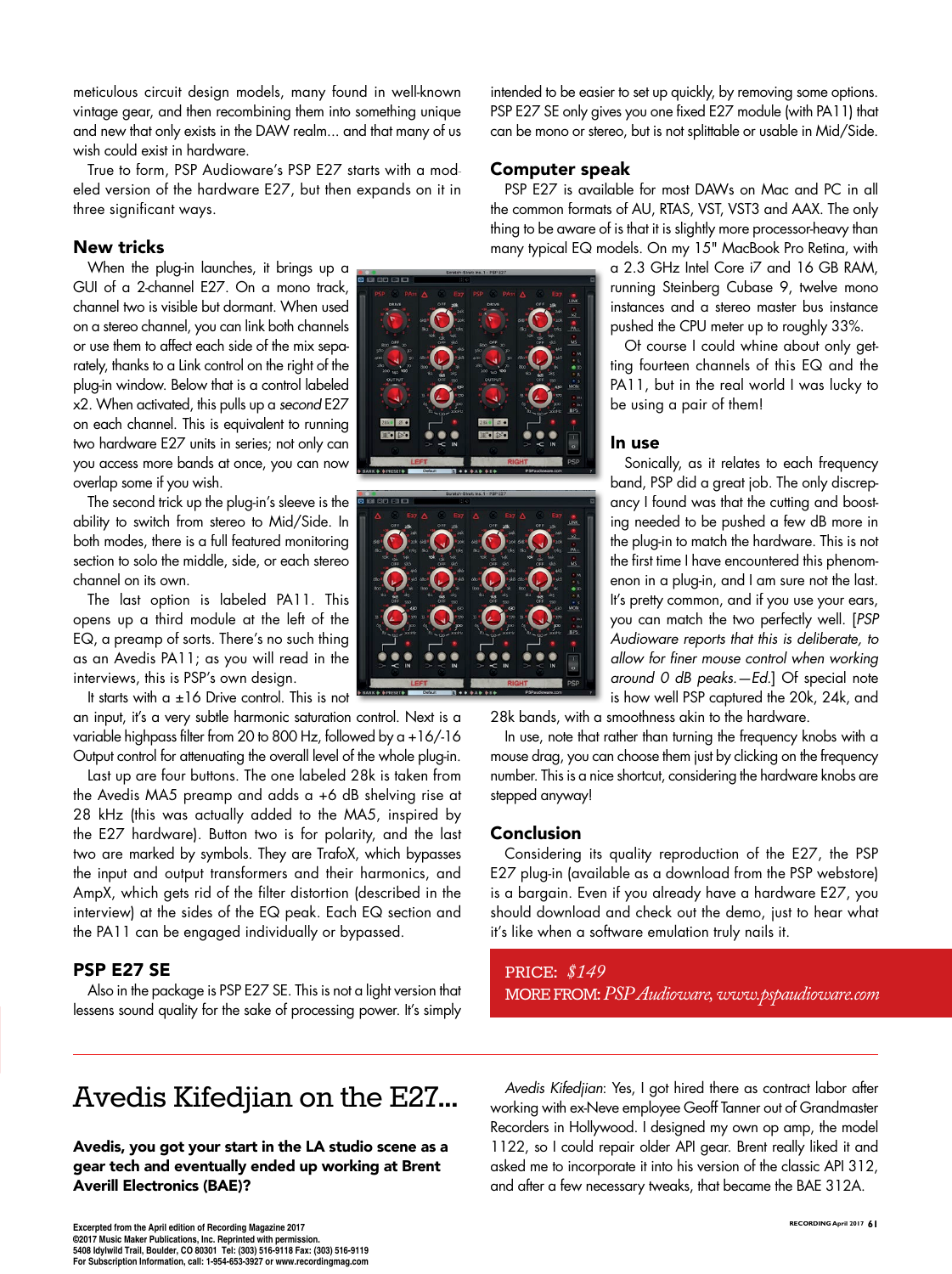# Avedis Audio Electronics E27 500



#### Tell me about the 1122 op amp. Since it was made to work in older API gear, is it similar to the API 2520 op amp?

The 2520 API op amp goes back to the late '60s and had evolved by the mid to late '70s with the Melville and Huntington variations, which are the ones that I studied and measured. It's similar in that it's still a discrete hand-built op amp, but I used different components inside to improve stability, noise performance, and just to make it more reliable—especially since when an opamp fails you can't fix it.

It's like if somebody gave you the recipe for making chocolate chip cookies. First you make it exactly like that recipe and you learn about it... but once you have learned it, you make little adjustments, right? Brown sugar for white sugar, or whatever. There was certainly some small room for improvement—for example, ceramic caps with a 20% tolerance were horrible for audio. Modern quality ceramic caps have a 2% to 5% tolerance, and can withstand a higher temperature. So why would you not use that?

#### So how did Avedis Audio Electronics come about?

When I made the 312A for Brent, he actually put my first name on there with a Trademark symbol...

#### So basically Brent kind of launched the company for you!

Yeah, he put me in a position where I had to trademark my first name [*laughs*]. Avedis is an old Armenian name, but he said, "It'll make a good company name; people don't know what it means." The symbol for the company is a 1960s schematic symbol for an op amp. So that's how it all got started; the first product that I made on my own, using my own symbol and name, was the E15.

#### Which was the precursor to the E27. Can you tell me about the evolution of the two?

Brent asked me to design an API-style EQ like a vintage 550A. While I put the buttons and knobs in the same place as 550-style EQ, the insides are really different. The calculations, the topology, the way that I used the amplifiers and the filter design, make it unique.

#### And the E15 was an Avedis product, not BAE?

Yes, and interestingly when the E15 came out in 2003, basically Brent Averill and API were some of the only companies making anything for the 500 Series. There was no other company actively making anything for the 500 Series at that point.

My E15 was the first 500 Series EQ to come out that was all discrete and with a balanced transformer input. All of the API EQs in the 1970s and 1980s were either unbalanced, like the 550A or 553, or they were electronically balanced, such as the 554 and the 560s that used electronically balanced (IC chip) inputs. Nowadays, how many companies are making 500 Series modules?

#### I have lost track!

It's so many, which is good, but when I made the E15, I put it out in Brent's shop for people to look at, and back then nobody really cared about 500 Series. Nobody wanted to commit to that format.

What helped out was, Warren G [the rapper] came in to buy some preamps, and he looked at the E15 EQs, and he said "How much are these?" I said "These are \$750." That's how much they were at that time. He said, "What? These little things are \$750 each?" And I say, "Yeah, you know, it's high quality parts... expensive transformers, switches and caps and all that, custom-made knobs, reliability, high headroom, low noise, all this stuff comes at a cost, you can't make it cheap." So he bought a pair and then after that, all these other guys heard them in his studio and ended up buying some. My first customers were all from the LA Gangsta Rap scene.

#### How did the E27 come about?

It was probably 2005, simply because I found some switches that had more positions and I added more frequencies. That became the E27, and I abandoned the E15. E just stands for Equalizer and 15 means 15 frequencies total: five per band, and there are three bands. E27 is nine frequencies per band over three bands.

#### I know they visually look similar, are they the same inside?

Yes, it's the same Jensen transformers, the capacitors are German-made Wima or Japanese-made Panasonic, which I can't get any more, so I have to find them from old stock warehouses and buy as many as I possibly can.

I use Grayhill switches; they actually cost a little more money, but the Grayhill switch is PC mount, which makes for more reliable manufacturing. It's a dual stacked circuit board design with the frequency filters on a daughterboard, and the amplifiers and transformers on the motherboard.

#### That's a lot jammed inside a 500 Series module.

Yes, but should it ever need servicing, it's easy to do and you can get to any component inside. One advantage to through-hole vs. surface-mount components is that many years from now you can still easily service through-hole gear.

#### What kind of EQ is the E15 and E27?

Unlike the original API 550A, which is a twin-T topology, this is an inductor simulator, which is actually what it does. I like the sound of well-made inductors. so I use a Class-A amplifier and I put the capacitors around it that make it act as if it's got

**Excerpted from the April edition of Recording Magazine 2017 ©2017 Music Maker Publications, Inc. Reprinted with permission. 5408 Idylwild Trail, Boulder, CO 80301 Tel: (303) 516-9118 Fax: (303) 516-9119 For Subscription Information, call: 1-954-653-3927 or www.recordingmag.com**